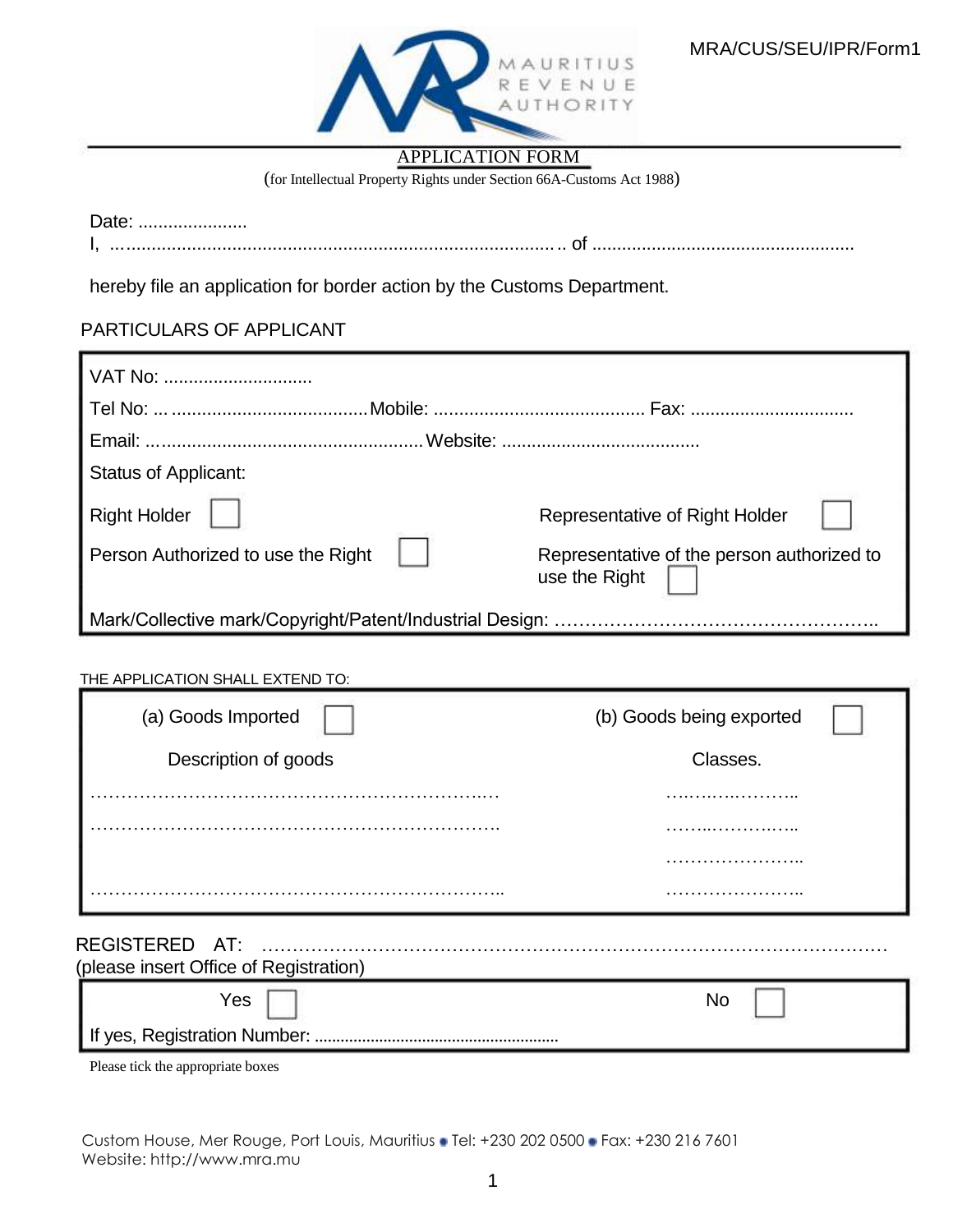| DOCUMENTS: (please tick as appropriate)                                           |                                                                                       |  |  |  |
|-----------------------------------------------------------------------------------|---------------------------------------------------------------------------------------|--|--|--|
| Evidence of ownership/exclusive licence<br><b>Registration of IPR</b><br>Security | Document/s to act on behalf of owner<br>Undertaking<br>Any other relative document/s: |  |  |  |
| TYPES OF RIGHTS FOR WHICH THE REQUEST IS MADE: (please tick as appropriate)       |                                                                                       |  |  |  |
| Patents<br><b>Trademarks</b><br>Copyright                                         | <b>Industrial Design</b><br><b>Royalties</b><br>Others (specify):                     |  |  |  |
| RIGHT HOLDER/LEGAL REPRESENTATIVE DECLARATION ON EVIDENCE OF REPRESENTATION       |                                                                                       |  |  |  |
|                                                                                   |                                                                                       |  |  |  |
|                                                                                   |                                                                                       |  |  |  |
|                                                                                   |                                                                                       |  |  |  |
|                                                                                   |                                                                                       |  |  |  |

Custom House, Mer Rouge, Port Louis, Mauritius • Tel: +230 202 0500 • Fax: +230 216 7601 Website: http://www.mra.mu